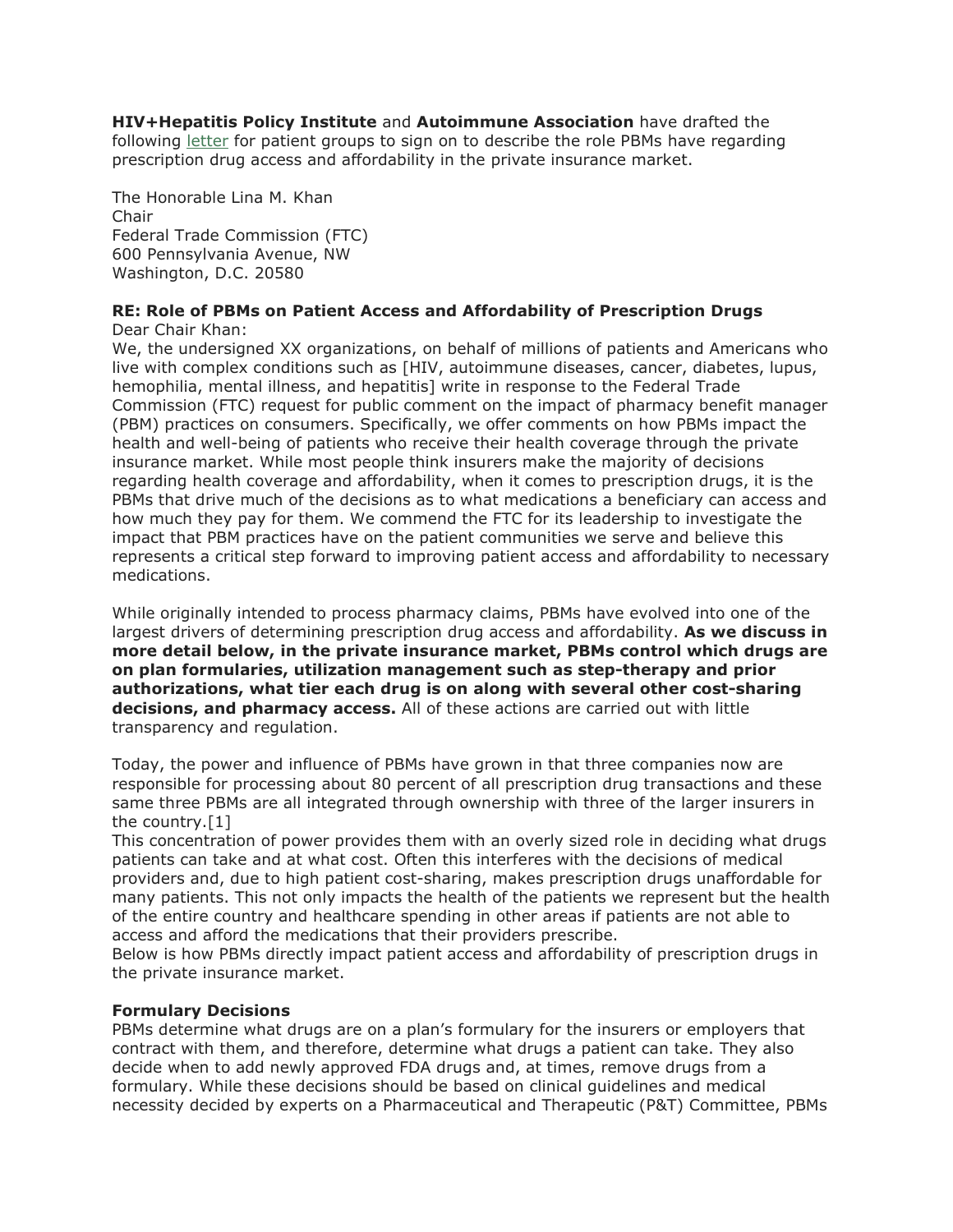also make decisions on the amount of rebates that they negotiate with drug manufacturers. Therefore, a drug's inclusion or removal is frequently determined by the amount that a manufacturer offers a PBM in the form of rebates and not solely on clinical guidelines and the best interest of patients. To make matters worse, PBMs sometimes remove drugs from a formulary mid-year and patients who are on a stable regimen are forced to switch to an alternative medication for non-medical reasons.

Over the years, there has been a growth in the number of outright drug exclusions from plan formularies that the three largest PBMs offer to their clients. According to an analysis by Drug Channels, these three PBMs in 2022 exclude on their national formularies between a low of 433 and a high of 492 drugs.[2] Just having such a national formulary that the PBMs offer their clients gives them a great deal of power and pressure over drug manufacturers and allows them to extract larger rebates.

## **Utilization Management**

Once a drug is on a formulary and a provider prescribes it, it does not automatically translate into the patient having the ability to access the drug. PBMs also are responsible for implementing utilization management techniques such as prior authorization and step therapy. Prior authorization requires a patient to meet certain established conditions or circumstances before they can qualify to take a certain drug that the provider must submit and certify for approval. Step therapy requires a patient to first fail on another drug before it can access the drug that is prescribed by the provider. While some of these utilization management techniques are based on clinical guidelines, many of these decisions, again, are the result of rebates extracted by the PBMs. A higher rebate paid to the PBM may lead to less restrictive utilization management on a drug, and vice versa, lower rebates can lead to more restrictions.

An analysis conducted by Avalere of employer and exchange plans use of utilization for brand name drugs in 2020 found that over 50 percent of the drugs in certain therapeutic classes of drugs were subject to utilization management. For example, drugs treating depression, rheumatoid arthritis, multiple sclerosis, and psoriasis all had over 50 percent of their drugs subject to utilization management.[3] The trend of utilization management is growing. Over the years 2014 to 2020 the use of step therapy in the commercial market grew 546 percent for HIV drugs, 478 percent for cardiovascular drugs, and 220 percent for multiple sclerosis drugs. Over the same years, the growth of utilization management in commercial plans grew by 478 percent for cardiovascular drugs and 309 percent for multiple myeloma drugs.[4]

## **Patient Cost-sharing**

PBMs have a major influence on how much patients pay for their medications. The amount people pay for their prescription drugs are determined by a number of factors, including plan benefit design, such as the use of co-insurance and high deductibles; drug tiering; and whether copay assistance counts towards a patient's deductible and out-of-pocket maximum. **PBMs have a primary role in each of these issues, along with the level of rebates and other costs in the drug delivery system as cost-sharing is based on the list price of the drug and not on the net price of the drug negotiated by the PBMs**. Before examining each of these concepts, the extent of patient cost-sharing must first be put in context.

 According to a review of [CMS' National Health Expenditures Accounts](https://r20.rs6.net/tn.jsp?f=001CuL-Cnr8yendvSzYWNYArdYiQFDrQEPavmN33Ui9lLLlKAcHsRs-zbXaSdyzVKw18W0_FlAtKq6kFQaeuwxFst6ni9Sq_r5XjuiCt4TcDEyxMtBHluwZEH7F5tuX47Uk13R9Aa6OfvD0o8mpPl_MbXRB8DEIcTBGLn15Jl49tUaJbep2QTGx3e-vdbzT_7wahGPU5aWQ6zn3YH8loK8iczLg2om-ELtlCBokg-fr0MFoNt-Mi28bd3fnevflkCn_&c=dQoG50ztEfBQO2WP6wLEkwvZicYLQE9iS7Ehbd2GS9grlqOyO0Xinw==&ch=7PhW4FmM1kGKaqBCsMv74-H5dyw1vnoueGbrSMjeZD-1s9mF4nTgkg==) data, in 2019 individuals were responsible for paying 14.5 percent of the total cost of prescription drugs. However, for hospital care, which accounts for more than three times more of the total spending, patients were responsible for paying only 3 percent. Despite the smaller total amount of spending for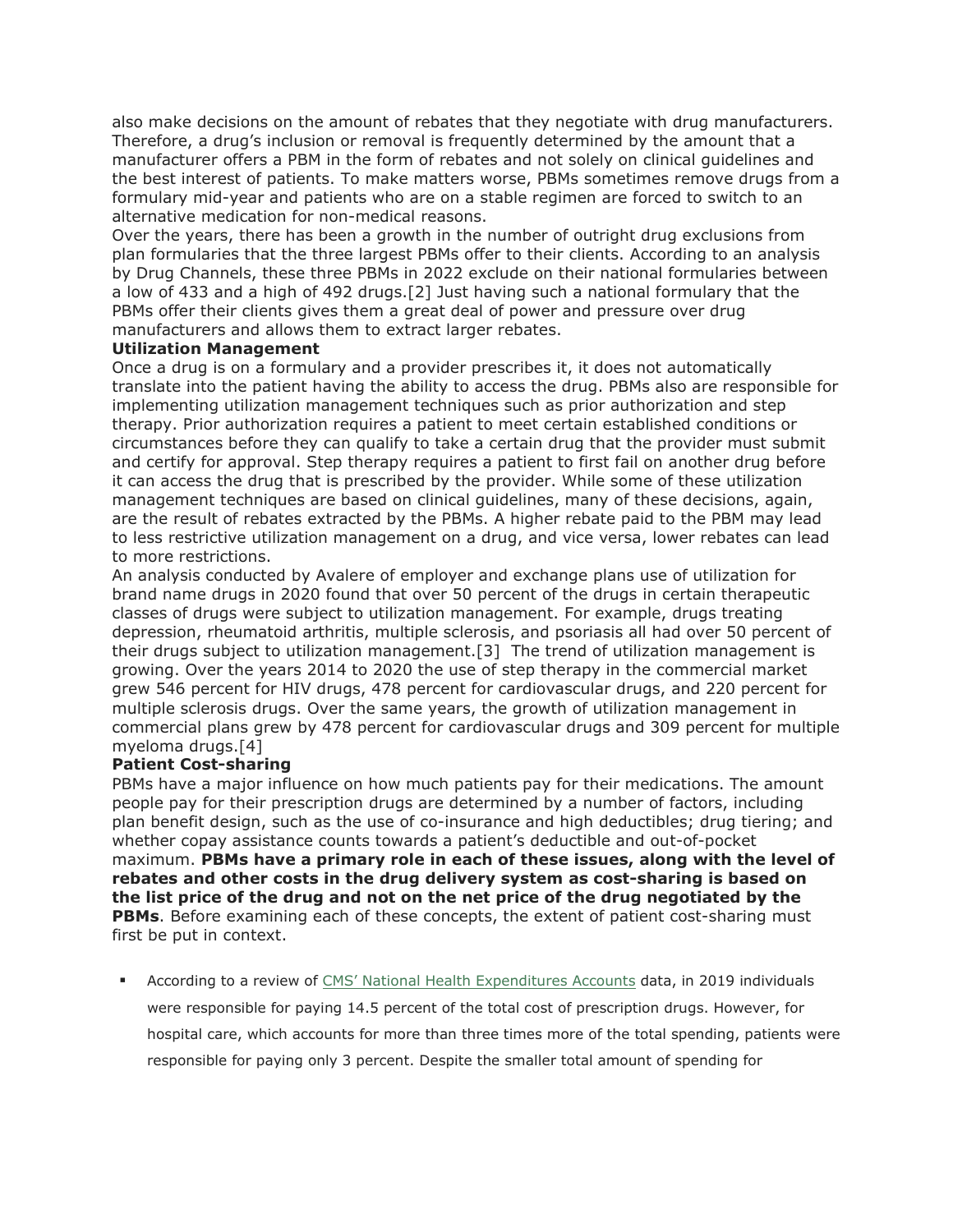prescription drugs, the total out-of-pocket spending for prescription drugs was actually higher than all the out-of-pocket spending for hospitals.

- Out-of-pocket costs for non-retail medicines, according to [an IQVIA analysis,](https://r20.rs6.net/tn.jsp?f=001CuL-Cnr8yendvSzYWNYArdYiQFDrQEPavmN33Ui9lLLlKAcHsRs-zQvzQnkwG8p6MpgT4Az65F0z4W7UAN9jSOVv8YwywqCZEJq5ss05nbIh0NEV0PsQVvYJ7RNcqn-qUwvYKV6lKC4zXmGT4kG4akaUoiXZmR_b5OD_9X1BgjCLbfitZTmC2ojzEV9r6h8hjoxrNo59KGRxg31GuUNJIC1qEo8KasekTC3l5urkDJbrpJi80xxyZxggAM3l8HT70sNxPzIx27UjtUDhoJ2KyjAYbZm3D-QF6AejyjbLQGTAOB88eHWP90iAjZID1bcHK-90KrPmdyokM43iYqqFiIRDLCf07cDF8jkio5EpNJuwumkurFarig==&c=dQoG50ztEfBQO2WP6wLEkwvZicYLQE9iS7Ehbd2GS9grlqOyO0Xinw==&ch=7PhW4FmM1kGKaqBCsMv74-H5dyw1vnoueGbrSMjeZD-1s9mF4nTgkg==) reached \$16 billion in 2020, up from \$13 billion in 2015.
- That same  $\frac{\text{study}}{\text{found}}$  $\frac{\text{study}}{\text{found}}$  $\frac{\text{study}}{\text{found}}$  found that when out-of-pocket costs reach \$75-\$125, 31 percent of patients abandoned their brand name prescriptions at the counter; when those costs hit \$250, that number rises to more than 56 percent of patients.
- In 2020, patients starting a new therapy abandoned **[55 million prescriptions](https://r20.rs6.net/tn.jsp?f=001CuL-Cnr8yendvSzYWNYArdYiQFDrQEPavmN33Ui9lLLlKAcHsRs-zQvzQnkwG8p6MpgT4Az65F0z4W7UAN9jSOVv8YwywqCZEJq5ss05nbIh0NEV0PsQVvYJ7RNcqn-qUwvYKV6lKC4zXmGT4kG4akaUoiXZmR_b5OD_9X1BgjCLbfitZTmC2ojzEV9r6h8hjoxrNo59KGRxg31GuUNJIC1qEo8KasekTC3l5urkDJYNuxQM1cmBTA==&c=dQoG50ztEfBQO2WP6wLEkwvZicYLQE9iS7Ehbd2GS9grlqOyO0Xinw==&ch=7PhW4FmM1kGKaqBCsMv74-H5dyw1vnoueGbrSMjeZD-1s9mF4nTgkg==)** at pharmacies.
- According to the [Kaiser Family Foundation,](https://r20.rs6.net/tn.jsp?f=001CuL-Cnr8yendvSzYWNYArdYiQFDrQEPavmN33Ui9lLLlKAcHsRs-zf9URGaQ6kNzXVwwOlXc23IIXpy2KMqQ1GRrQqpf-q_Nr1YwklHTRazu4_ViNg5SsRiN-EB6cFYxAHbusUmPRemgXPw2I69V1d-YfRmj1Wk8QFI4K5z29q7EPaxGhXaFj_S8RZ28fEnGXoAAf7C55oAJz4D83RziTZ5sGICEwNpdrC8UWgAPv4gESB71wSFylr1__EeDdQinZRKQZPJ4EteTff3cOC6MCg==&c=dQoG50ztEfBQO2WP6wLEkwvZicYLQE9iS7Ehbd2GS9grlqOyO0Xinw==&ch=7PhW4FmM1kGKaqBCsMv74-H5dyw1vnoueGbrSMjeZD-1s9mF4nTgkg==) average deductibles for covered workers increased 212 percent from 2008 to 2018. About 40 percent of beneficiaries with employer-sponsored coverage have a high-deductible plan with deductibles exceeding \$1,500 for 20 percent of those beneficiaries.
- For qualified health plans, CMS reports that the median annual deductible for an individual on a Silver plan in 2022 is \$5,115, which is an increase of 23 percent from 2018.
- **According to the [Kaiser Family Foundation,](https://r20.rs6.net/tn.jsp?f=001CuL-Cnr8yendvSzYWNYArdYiQFDrQEPavmN33Ui9lLLlKAcHsRs-zbXaSdyzVKw1kbGR47i8y8j5hJJZ2bePwm2FiSgkAM9S00XdnsvQjyrQ9Pq1cJc_LwyyB6aFXH8QzwuCUnnxEF7x5h-CE9CLWSYj35DvtwSVZOU-omnVQT3jaUxBYl9r90aSTXZ3klvDbx8xTrlZFkHDpvmh8w6rJhkIyjE-lyuRg_qZRMdUExdv7yPKQlyHDddyyvicE8UawpJmXaeBsXA=&c=dQoG50ztEfBQO2WP6wLEkwvZicYLQE9iS7Ehbd2GS9grlqOyO0Xinw==&ch=7PhW4FmM1kGKaqBCsMv74-H5dyw1vnoueGbrSMjeZD-1s9mF4nTgkg==) the average payments towards coinsurance rose 67** percent from 2006 to 2016.
- A [recent study](https://r20.rs6.net/tn.jsp?f=001CuL-Cnr8yendvSzYWNYArdYiQFDrQEPavmN33Ui9lLLlKAcHsRs-zc6ido4fwS5fY1uTPg3iECdl5Y2SgyFHV-zf0HR5-qmdF6PwPHMKkES_VeMKUC6yMylmgfR_vf0-naDq8vylSFByQE90w-JK21V3aWfT7GDUOQXfuQyeQYcEqoCLcjj_EQml4UcA-RXLfJAJJ3yzLx57NZn5fSXcN00RO59lLP2EIgqh7MMCo-Zl5h6yWXYDOgPhABXVvU4jK58Aoq63vDZSjkzr-mTqiB3Jikpp76yn1H-0ADeKUSI=&c=dQoG50ztEfBQO2WP6wLEkwvZicYLQE9iS7Ehbd2GS9grlqOyO0Xinw==&ch=7PhW4FmM1kGKaqBCsMv74-H5dyw1vnoueGbrSMjeZD-1s9mF4nTgkg==) based on Federal Reserve data found that most households do not have enough liquid assets to meet the typical out-of-pocket maximum for single coverage of \$4,272 in 2021.
- A review of federally funded exchange and California plans found that for Specialty Tier drugs, 93 percent of the plans use co-insurance with an average of 44 percent.[5]
- According to an [IQVIA analysis](https://r20.rs6.net/tn.jsp?f=001E1OwNTbg-asLTnf_NPqclSXk1vUiE0pUbnmuQFKAvZazMBbL28Q6jPijBVQNxWgyrjaSIGgQr1dOsCWrSbO2opej_90_y7pGMWfQWii17cc1KSyJSVvHSq0bUVwN-AbJMx3PO0Nurp6jff1xRx0AnAEwhMpB7GhmYrP5NRUHcgqlY8kNuGTZ_7RPp-kogELYP26Oq_Nh7IE0AJxaBp3BLiPTayrw_YTgqU9t3xW5jQocsm5le6YeM0htgIZM0m1M8Fa5KLbYnR7vnj-O2VgvzA%3D%3D&c=ishox72wgFNX-zvVLDFIrxBkAh8Hc5Ua8Nio51BZi4fqxVsh7xxuag%3D%3D&ch=RYohjbrBK_ClL0BZwTONhuEmq_w9iNUb7VA8JXiTDHJ-nxqDItzNlQ%3D%3D) of brand medicines across seven therapeutic areas, anywhere from 44-95 percent of patients' total out-of-pocket spending for brand medicines in 2019 was due to deductibles; and for oncology and multiple sclerosis, deductibles and coinsurance accounted for more than 90 percent of total patient out-of-pocket costs.

# **Impact and Magnitude of Rebates**

In this comment letter, the impact of rebates on drug formulary and utilization management have already been discussed. Rebates also play a significant role in determining patient cost-sharing since as the beneficiary meets their deductible, they are paying on the list price, rather than the net price of the drug. The same is true when patients are forced to pay for their drug using co-insurance, which is a percent of the list price of the drug. As noted above, both deductibles and the use of co-insurance are increasing.

It is estimated that in 2020 just over 50 percent of drug expenditures were realized by entities other than the drug manufacturers. While some of these expenditures along the drug supply chain were statutory payments, such as Medicaid and 340B rebates, over \$102 billion or 20 percent of total brand name drug spending was associated with negotiated health plan and PBM rebates and fees. In 2018, these rebates totaled \$82 billion, demonstrating that they are rapidly increasing.[6]

After the State of Texas passed a PBM transparency and reporting law, they found that in 2019 PBMs received \$858 million from drug manufacturers. Only \$16 million (less than 2 percent) was passed on to enrollees, \$178 million (21 percent) was retained by PBMs as revenue, and \$664 million was passed on to health issuers.[7]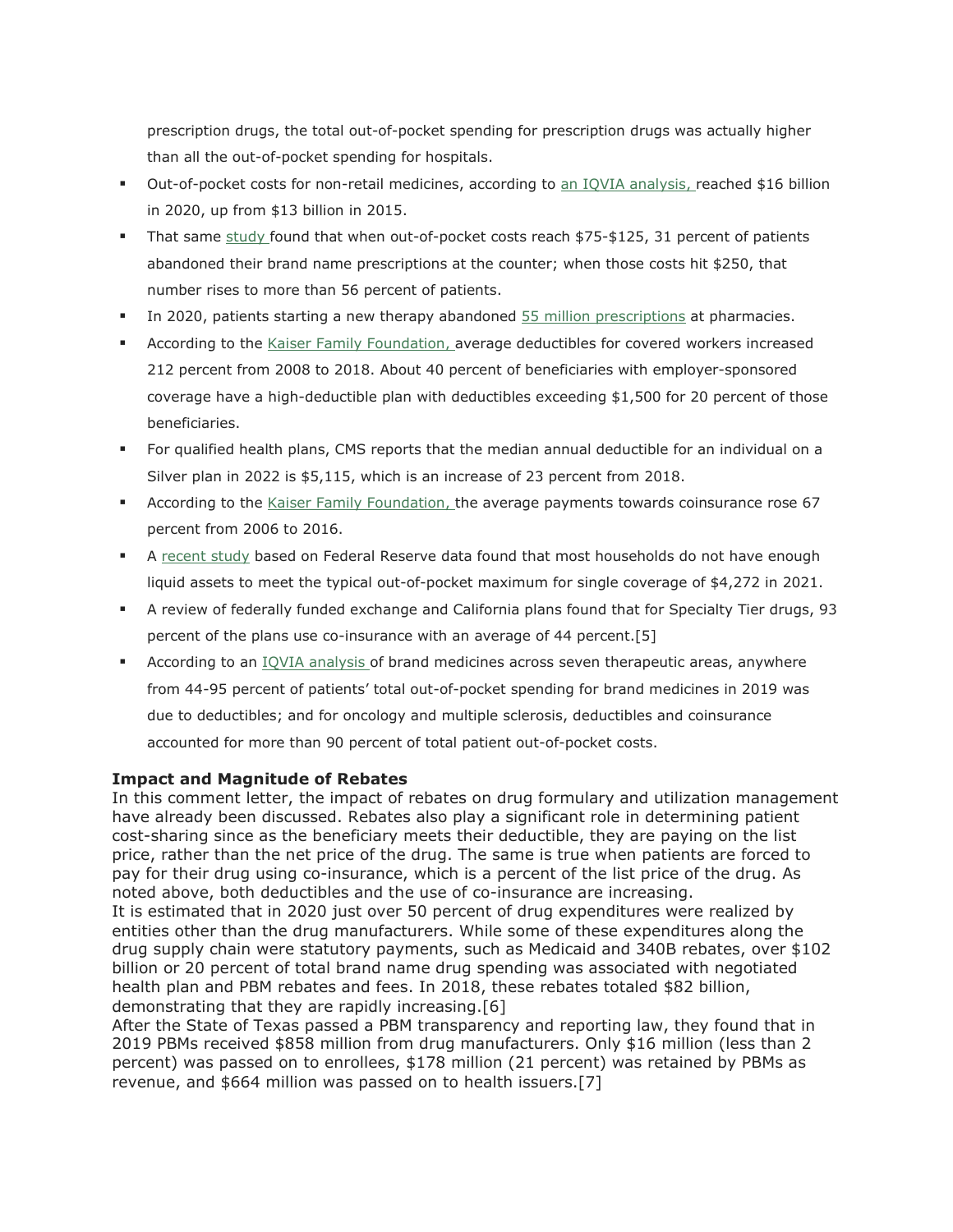As this data demonstrates, a very small amount of the rebates is being shared with the patients who are responsible for generating them. Not only are **beneficiaries who use prescription drugs** paying their cost-sharing on inflated prices, but they are also generating revenues for PBMs and insurers to benefit **all** beneficiaries since some of those revenues are used to reduce premiums.

## **Plan Benefit Design**

Many PBMs work with insurers and employers to determine plan benefit design. This includes the size of the deductible and whether prescription drugs are within or outside the deductible, along with the use of copays or co-insurance and the amount of each. As noted above, there is an increased use of higher deductible plans and co-insurance. Since prescription drugs are critically important for people with chronic conditions, and many of them just take them throughout the year and need them to remain healthy and alive, in the past prescription drugs were outside the deductible or separate from the medical deductible. However, an analysis conducted by Milliman that compared drug benefits in silver plans and employer-sponsored coverage found that a major difference is the greater use of a combined deductible for medical and drug spending in silver plans. Therefore, people in silver plans are paying a greater share of their total drug spending.[8]

# **Drug Tiering**

PBMs are also responsible for determining the tier each drug is placed on, which determines the level of corresponding patient cost-sharing. As more drugs are placed on higher tiers, the more patients are responsible for paying for them. While most plans utilize four tiers, 27 percent of the federally funded exchange plans now use 5-7 tiers.[9] The use of more tiers also translates into higher cost-sharing. Like other formulary decisions, PBMs do not base their decisions on clinical appropriateness or list price alone but use rebate negotiation to determine drug tier placement. PBMs negotiate with drug manufacturers on tier placement. For example, in return for a higher rebate, the PBM will provide a certain drug lower tier placement and vice versa.

PBMs have also created a tier for "specialty drugs" which come with corresponding high cost-sharing. Originally used for drugs that require special handling, they now seem to apply to all drugs over a certain price point. Some PBMs place all or a majority of drugs to treat a certain condition or disease on the highest drug tier, such as a specialty tier. The federal government has called this practice "adverse tiering." As part of implementing the nondiscrimination provisions of the Affordable Care Act, which state that you cannot discriminate against beneficiaries based on their health condition and design insurance benefits that discriminate against people based on their health needs, the federal government has stated that this practice is discriminatory.

In the recent proposed *Notice of Benefits and Payment Parameters* [rule,](https://r20.rs6.net/tn.jsp?f=001CuL-Cnr8yendvSzYWNYArdYiQFDrQEPavmN33Ui9lLLlKAcHsRs-zeOFjYQVr4ReFK4ExfvBrVuF7mGRnheo_GJin05l4QY8hiS5R3uH339vGklwZepHeKtXeNw9DPCNZ_3H-WDA2S2r7LdhoEadmq-TW7kkhSH7QkZpMOHm4GZWehXEX48P9eCZJo4IW6mw&c=dQoG50ztEfBQO2WP6wLEkwvZicYLQE9iS7Ehbd2GS9grlqOyO0Xinw==&ch=7PhW4FmM1kGKaqBCsMv74-H5dyw1vnoueGbrSMjeZD-1s9mF4nTgkg==) CMS advised that "instances of adverse tiering are presumptively discriminatory and that issuers and PBMs assigning tiers to drugs should weigh the cost of drugs on their formulary with clinical guidelines for any such drugs used to treat high-cost chronic health conditions to avoid tiering such drugs in a manner that would discriminate based on an individual's present or predicted disability or other health conditions in a manner prohibited by § 156.125(a)." [the rule that describes discrimination]

Unfortunately, we find numerous instances in which PBMs continue to place all or almost all drugs on the highest tier, which not only leads to higher patient cost-sharing but is also discriminatory.

# **Treatment of Copay Assistance**

Due to the proliferation of high deductibles and high-cost sharing expressed in terms of coinsurance, for patients to afford their prescription drugs, they have had to rely on manufacturer copay assistance. [According to IQVIA,](https://r20.rs6.net/tn.jsp?f=001CuL-Cnr8yendvSzYWNYArdYiQFDrQEPavmN33Ui9lLLlKAcHsRs-zQvzQnkwG8p6MpgT4Az65F0z4W7UAN9jSOVv8YwywqCZEJq5ss05nbIh0NEV0PsQVvYJ7RNcqn-qUwvYKV6lKC4zXmGT4kG4akaUoiXZmR_b5OD_9X1BgjCLbfitZTmC2ojzEV9r6h8hjoxrNo59KGRxg31GuUNJIC1qEo8KasekTC3l5urkDJbrpJi80xxyZxggAM3l8HT70sNxPzIx27UjtUDhoJ2KyjAYbZm3D-QF6AejyjbLQGTAOB88eHWP90iAjZID1bcHK-90KrPmdyokM43iYqqFiIRDLCf07cDF8jkio5EpNJuwumkurFarig==&c=dQoG50ztEfBQO2WP6wLEkwvZicYLQE9iS7Ehbd2GS9grlqOyO0Xinw==&ch=7PhW4FmM1kGKaqBCsMv74-H5dyw1vnoueGbrSMjeZD-1s9mF4nTgkg==) the total amount of copay assistance reached \$14 billion in 2020. Of commercially insured patients on branded medications, 14 percent of them used copay assistance to reduce their out-of-pocket costs in 2020.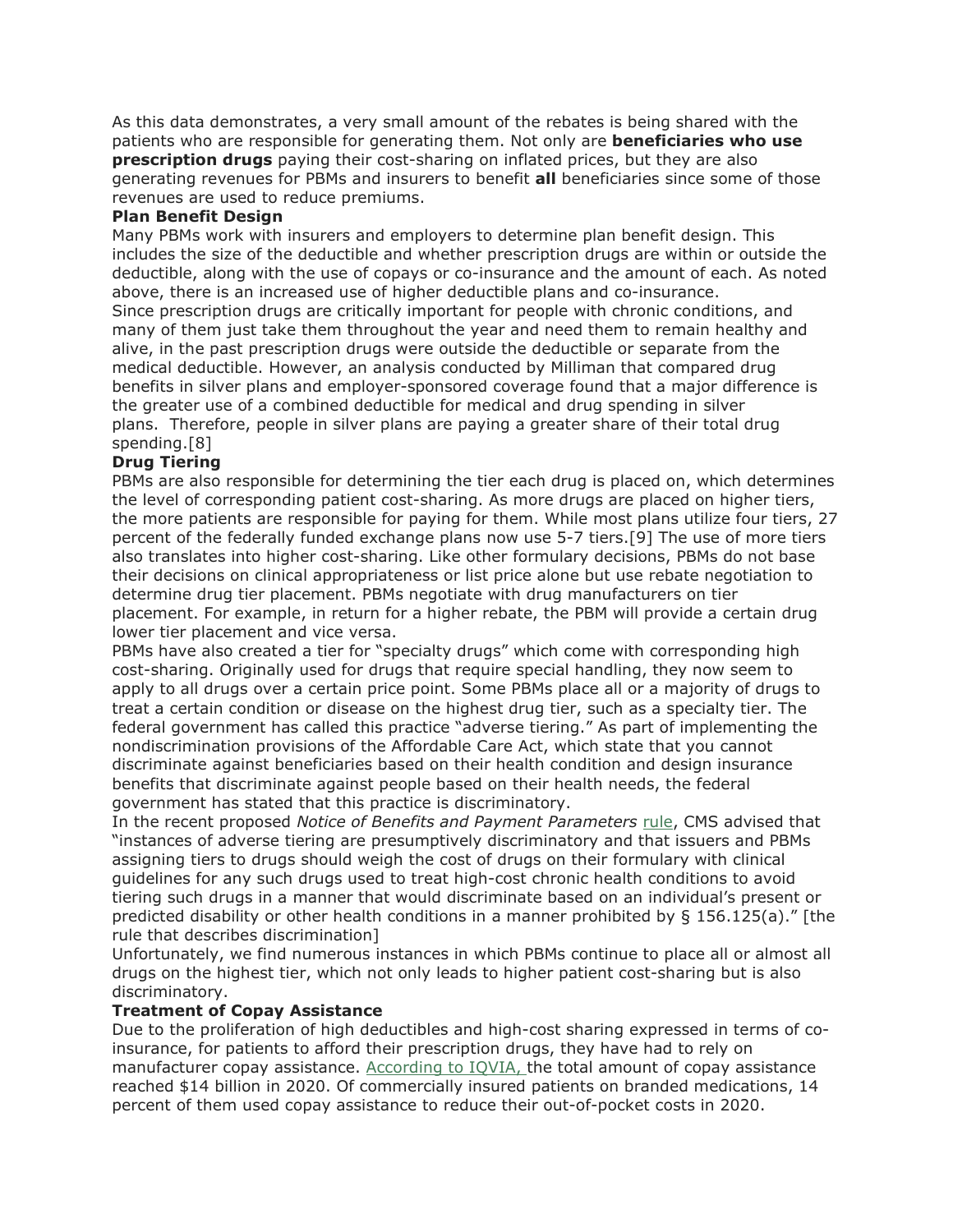However, more and more insurers and PBMs have instituted harmful policies that do not apply copay assistance towards beneficiaries' out-of-pocket costs and deductibles. These policies are often referred to as "copay accumulator adjustment programs." This violates existing regulations that define "cost sharing" as "any expenditure required by **or on behalf of** an enrollee with respect to essential health benefits; such term includes deductibles, coinsurance, copayments, or similar charges, but excludes premiums, balance billing amounts for non-network providers, and spending for non-covered services." 45 CFR 155.20 (emphasis added).

Because of the integration of PBMs and insurers, they are able to more closely track all parts of the pharmacy transaction process and implement these policies that significantly increase out-of-pocket costs for patients. It also allows insurers, with the help of their PBMs, to "double dip" and increase their revenue by receiving patient copayments twice. Consider the following two patient scenarios developed by The AIDS Institute.[10] In both scenarios the patient receives copay assistance to afford their drugs; however, in one the copay assistance counts towards the beneficiary's cost-sharing obligations while in the other it does not since the patient's insurer and its PBM have instituted a copay accumulator adjustment policy.

In the scenario when the copay assistance counts, the beneficiary pays \$1,350 annually, and the insurer collects \$8,550. However, when the copay assistance does not count the beneficiary ends up paying \$7,960 annually and the insurer collects almost twice as much at \$15,160.

To make matters worse, issuers continue to conceal these policies deep in plan documents and leave patients unaware of the increase in patient costs that they might be subject to. Unfortunately, the use of these policies is growing. In the 2021 annual survey of employer plans with more than 500 members, the Kaiser Family Foundation found that 18 percent of all employers have instituted such policies.[11]

A [recent study](https://r20.rs6.net/tn.jsp?f=001CuL-Cnr8yendvSzYWNYArdYiQFDrQEPavmN33Ui9lLLlKAcHsRs-zbXaSdyzVKw1mCr_JtL1VtDlufqHcv4HeH_EAhuwku5yc6uYxO04tS7Onsc4XFBKs6s2d0oP72WFcGIBXUzop3y8eT9JlSqoPO4KLQyYlfdfswPR0EZMZuJ9ZjWEs9g2eV5a-LjNtORVodQj3yaYVLTdoV9ZmmT3ubpu4cKXkdODhiEFrger_vvGKDFXJ_ChBzTMi_CAbL83xYEWC1zydA6yEWUxrjd3pg==&c=dQoG50ztEfBQO2WP6wLEkwvZicYLQE9iS7Ehbd2GS9grlqOyO0Xinw==&ch=7PhW4FmM1kGKaqBCsMv74-H5dyw1vnoueGbrSMjeZD-1s9mF4nTgkg==) highlighted the negative impact of copay accumulator programs, finding that patients who are subject to the programs fill prescriptions 1.5 times less than patients in high deductible health

plans. Additionally, patients subject to these programs experience a 13 percent drop in persistence between months 3 and 4 as they reach the cap in their annual benefits and terminate their therapies.

## **Non-Essential Health Benefits Drugs**

Another scheme that PBMs are implementing is to designate certain higher priced "specialty" medicines as "non-essential" and then raise the cost-sharing to ensure that they collect all of the patient assistance offered by the manufacturer but do not count it towards the beneficiary's cost-sharing obligation. Under this arrangement, the plans often collect payments far exceeding the out-of-pocket maximum. If the beneficiary does not participate in this scheme, they are forced to pay higher cost-sharing and it will not count towards their out-of-pocket maximum.

## **Pharmacy Access**

PBMs are also responsible for determining how and where patients receive their medications. Insurers contract with PBMs that require their beneficiaries to use a specific mail order or pharmacy network. If the beneficiary is allowed to pick up their drug elsewhere, they would be subject to higher costs. While the use of mail order pharmacies may be beneficial for many people, some people prefer to pick up their prescriptions from a local pharmacy to personally discuss their medications and seek advice from a pharmacist. Others do not want their drugs delivered to their house out of confidentiality concerns or because they lack a permanent address. People may want to use the pharmacy of their choice, which could be the one that is closest to their residence or place of employment, instead of traveling far to the one that their PBM requires them to use. This is especially important in rural areas of the country where there is not a wide choice.